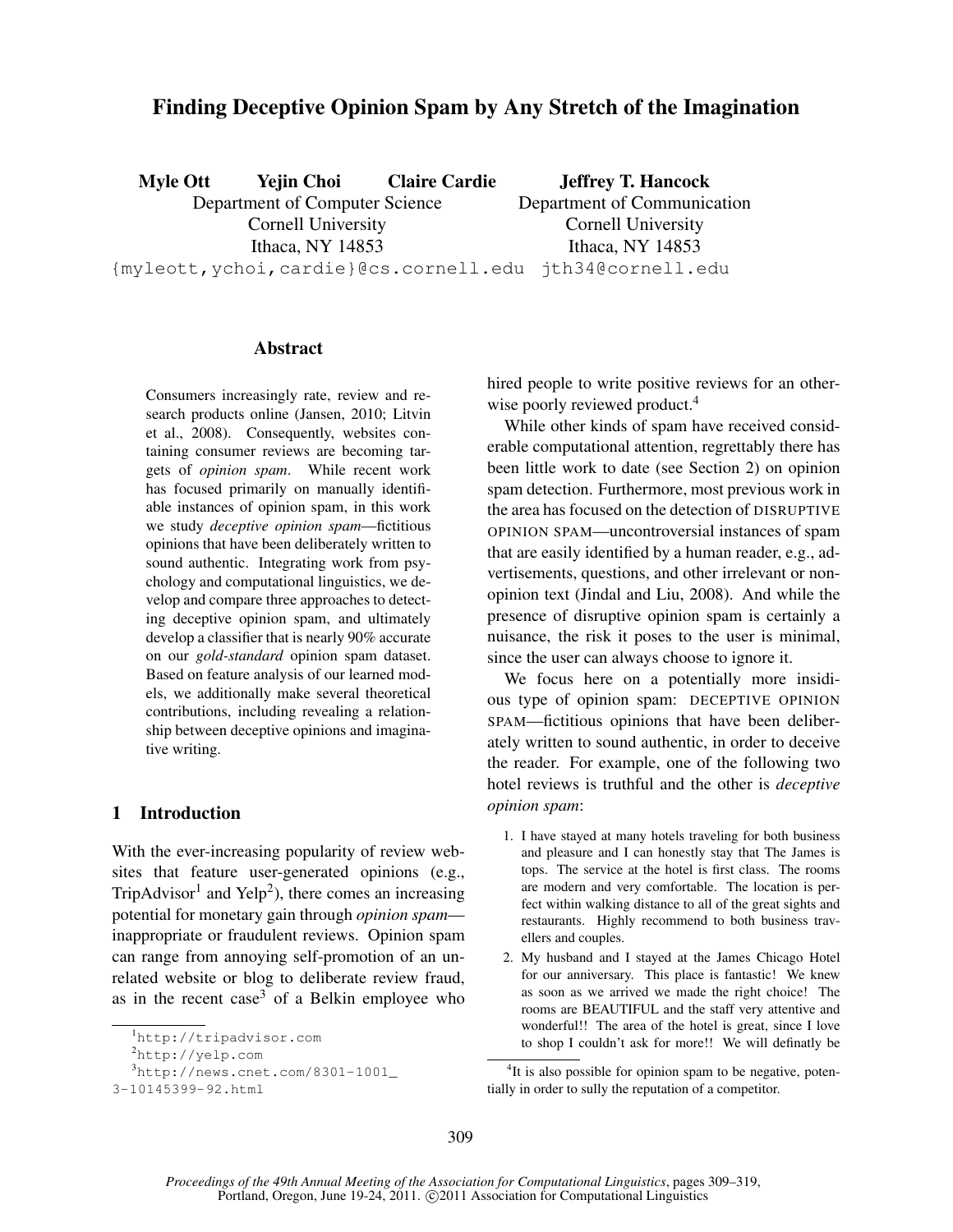back to Chicago and we will for sure be back to the James Chicago.

Typically, these deceptive opinions are neither easily ignored nor even identifiable by a human reader; $5$  consequently, there are few good sources of labeled data for this research. Indeed, in the absence of gold-standard data, related studies (see Section 2) have been forced to utilize ad hoc procedures for evaluation. In contrast, one contribution of the work presented here is the creation of the first largescale, publicly available $<sup>6</sup>$  dataset for deceptive opin-</sup> ion spam research, containing 400 truthful and 400 *gold-standard* deceptive reviews.

To obtain a deeper understanding of the nature of deceptive opinion spam, we explore the relative utility of three potentially complementary framings of our problem. Specifically, we view the task as: (a) a standard *text categorization* task, in which we use n-gram–based classifiers to label opinions as either deceptive or truthful (Joachims, 1998; Sebastiani, 2002); (b) an instance of *psycholinguistic deception detection*, in which we expect deceptive statements to exemplify the psychological effects of lying, such as increased negative emotion and psychological distancing (Hancock et al., 2008; Newman et al., 2003); and, (c) a problem of *genre identification*, in which we view deceptive and truthful writing as sub-genres of imaginative and informative writing, respectively (Biber et al., 1999; Rayson et al., 2001).

We compare the performance of each approach on our novel dataset. Particularly, we find that machine learning classifiers trained on features traditionally employed in (a) psychological studies of deception and (b) genre identification are both outperformed at statistically significant levels by  $n$ gram–based text categorization techniques. Notably, a combined classifier with both  $n$ -gram and psychological deception features achieves nearly 90% cross-validated accuracy on this task. In contrast, we find deceptive opinion spam detection to be well beyond the capabilities of most human judges, who perform roughly at-chance—a finding that is consistent with decades of traditional deception detection research (Bond and DePaulo, 2006).

Additionally, we make several theoretical contributions based on an examination of the feature weights learned by our machine learning classifiers. Specifically, we shed light on an ongoing debate in the deception literature regarding the importance of considering the context and motivation of a deception, rather than simply identifying a universal set of deception cues. We also present findings that are consistent with recent work highlighting the difficulties that liars have encoding spatial information (Vrij et al., 2009). Lastly, our study of deceptive opinion spam detection as a genre identification problem reveals relationships between deceptive opinions and imaginative writing, and between truthful opinions and informative writing.

The rest of this paper is organized as follows: in Section 2, we summarize related work; in Section 3, we explain our methodology for gathering data and evaluate human performance; in Section 4, we describe the features and classifiers employed by our three automated detection approaches; in Section 5, we present and discuss experimental results; finally, conclusions and directions for future work are given in Section 6.

#### 2 Related Work

Spam has historically been studied in the contexts of e-mail (Drucker et al., 2002), and the Web (Gyöngyi et al., 2004; Ntoulas et al., 2006). Recently, researchers have began to look at *opinion spam* as well (Jindal and Liu, 2008; Wu et al., 2010; Yoo and Gretzel, 2009).

Jindal and Liu (2008) find that opinion spam is both widespread and different in nature from either e-mail or Web spam. Using product review data, and in the absence of gold-standard deceptive opinions, they train models using features based on the review text, reviewer, and product, to distinguish between *duplicate* opinions<sup>7</sup> (considered deceptive spam) and *non-duplicate* opinions (considered truthful). Wu et al. (2010) propose an alternative strategy for detecting deceptive opinion spam in the absence

<sup>&</sup>lt;sup>5</sup>The second example review is deceptive opinion spam.

<sup>6</sup> Available by request at: http://www.cs.cornell. edu/˜myleott/op\_spam

 $7$ Duplicate (or near-duplicate) opinions are opinions that appear more than once in the corpus with the same (or similar) text. While these opinions are likely to be deceptive, they are unlikely to be representative of deceptive opinion spam in general. Moreover, they are potentially detectable via off-the-shelf plagiarism detection software.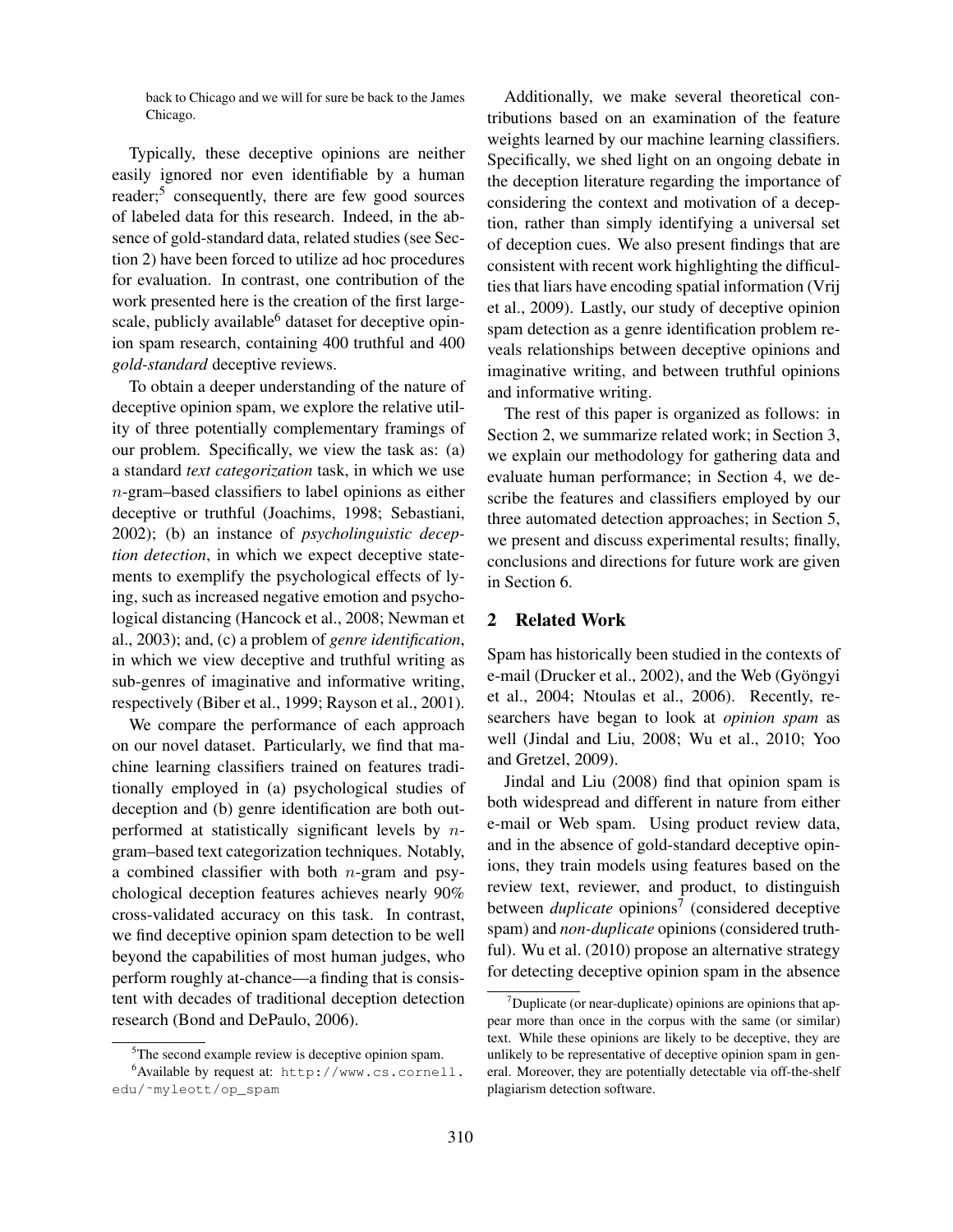of gold-standard data, based on the distortion of popularity rankings. Both of these heuristic evaluation approaches are unnecessary in our work, since we compare *gold-standard* deceptive and truthful opinions.

Yoo and Gretzel (2009) gather 40 truthful and 42 deceptive hotel reviews and, using a standard statistical test, manually compare the psychologically relevant linguistic differences between them. In contrast, we create a much larger dataset of 800 opinions that we use to develop and evaluate *automated* deception classifiers.

Research has also been conducted on the related task of *psycholinguistic deception detection*. Newman et al. (2003), and later Mihalcea and Strapparava (2009), ask participants to give both their true and untrue views on personal issues (e.g., their stance on the death penalty). Zhou et al. (2004; 2008) consider computer-mediated deception in role-playing games designed to be played over instant messaging and e-mail. However, while these studies compare n-gram–based deception classifiers to a random guess baseline of 50%, we additionally evaluate and compare two other computational approaches (described in Section 4), as well as the performance of human judges (described in Section 3.3).

Lastly, automatic approaches to determining *review quality* have been studied—directly (Weimer et al., 2007), and in the contexts of helpfulness (Danescu-Niculescu-Mizil et al., 2009; Kim et al., 2006; O'Mahony and Smyth, 2009) and credibility (Weerkamp and De Rijke, 2008). Unfortunately, most measures of quality employed in those works are based exclusively on human judgments, which we find in Section 3 to be poorly calibrated to detecting deceptive opinion spam.

# 3 Dataset Construction and Human **Performance**

While truthful opinions are ubiquitous online, deceptive opinions are difficult to obtain without resorting to heuristic methods (Jindal and Liu, 2008; Wu et al., 2010). In this section, we report our efforts to gather (and validate with human judgments) the first publicly available opinion spam dataset with *gold-standard* deceptive opinions.

Following the work of Yoo and Gretzel (2009), we compare truthful and deceptive positive reviews for hotels found on TripAdvisor. Specifically, we mine all 5-star truthful reviews from the 20 most popular hotels on TripAdvisor<sup>8</sup> in the Chicago area.<sup>9</sup> Deceptive opinions are gathered for those same 20 hotels using Amazon Mechanical Turk<sup>10</sup> (AMT). Below, we provide details of the collection methodologies for deceptive (Section 3.1) and truthful opinions (Section 3.2). Ultimately, we collect 20 truthful and 20 deceptive opinions for each of the 20 chosen hotels (800 opinions total).

### 3.1 Deceptive opinions via Mechanical Turk

Crowdsourcing services such as AMT have made large-scale data annotation and collection efforts financially affordable by granting anyone with basic programming skills access to a marketplace of anonymous online workers (known as *Turkers*) willing to complete small tasks.

To solicit gold-standard deceptive opinion spam using AMT, we create a pool of 400 *Human-Intelligence Tasks* (HITs) and allocate them evenly across our 20 chosen hotels. To ensure that opinions are written by unique authors, we allow only a single submission per Turker. We also restrict our task to Turkers who are located in the United States, and who maintain an approval rating of at least 90%. Turkers are allowed a maximum of 30 minutes to work on the HIT, and are paid one US dollar for an accepted submission.

Each HIT presents the Turker with the name and website of a hotel. The HIT instructions ask the Turker to assume that they work for the hotel's marketing department, and to pretend that their boss wants them to write a fake review (as if they were a customer) to be posted on a travel review website; additionally, the review needs to sound realistic and portray the hotel in a positive light. A disclaimer

<sup>&</sup>lt;sup>8</sup>TripAdvisor utilizes a proprietary ranking system to assess hotel popularity. We chose the 20 hotels with the greatest number of reviews, irrespective of the TripAdvisor ranking.

<sup>&</sup>lt;sup>9</sup>It has been hypothesized that popular offerings are less likely to become targets of deceptive opinion spam, since the relative impact of the spam in such cases is small (Jindal and Liu, 2008; Lim et al., 2010). By considering only the most popular hotels, we hope to minimize the risk of mining opinion spam and labeling it as truthful.

<sup>10</sup>http://mturk.com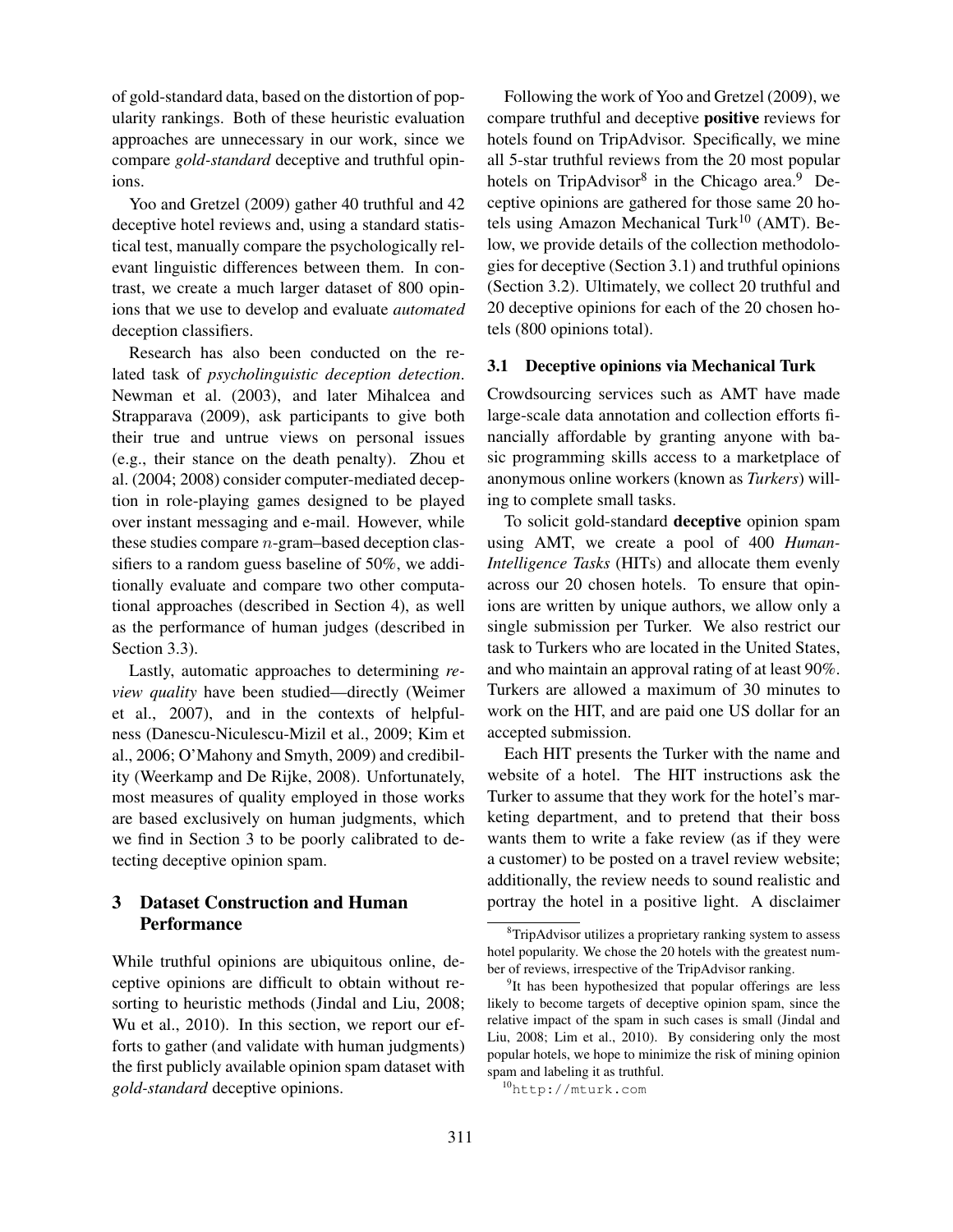| Time spent $t$ (minutes) |                                       |  |  |  |  |
|--------------------------|---------------------------------------|--|--|--|--|
|                          | count: 400                            |  |  |  |  |
| All submissions          | $t_{min}$ : 0.08, $t_{max}$ : 29.78   |  |  |  |  |
|                          | t: 8.06, s: 6.32                      |  |  |  |  |
| Length $\ell$ (words)    |                                       |  |  |  |  |
| All submissions          | $\ell_{min}$ : 25, $\ell_{max}$ : 425 |  |  |  |  |
|                          | $\ell$ : 115.75, s: 61.30             |  |  |  |  |
|                          | count: 47                             |  |  |  |  |
| Time spent $t < 1$       | $\ell_{min}$ : 39, $\ell_{max}$ : 407 |  |  |  |  |
|                          | $\ell$ : 113.94, s: 66.24             |  |  |  |  |
|                          | <i>count</i> : 353                    |  |  |  |  |
| Time spent $t > 1$       | $\ell_{min}$ : 25, $\ell_{max}$ : 425 |  |  |  |  |
|                          | $\ell$ : 115.99, s: 60.71             |  |  |  |  |

Table 1: Descriptive statistics for 400 deceptive opinion spam submissions gathered using AMT. s corresponds to the sample standard deviation.

indicates that any submission found to be of insufficient quality (e.g., written for the wrong hotel, unintelligible, unreasonably short,<sup>11</sup> plagiarized,<sup>12</sup> etc.) will be rejected.

It took approximately 14 days to collect 400 satisfactory deceptive opinions. Descriptive statistics appear in Table 1. Submissions vary quite dramatically both in length, and time spent on the task. Particularly, nearly 12% of the submissions were completed in *under one minute*. Surprisingly, an independent two-tailed t-test between the mean length of these submissions  $(\bar{\ell}_{t<1})$  and the other submissions  $(\bar{\ell}_{t>1})$  reveals no significant difference ( $p = 0.83$ ). We suspect that these "*quick*" users may have started working prior to having formally accepted the HIT, presumably to circumvent the imposed time limit. Indeed, the quickest submission took just 5 seconds and contained 114 words.

### 3.2 Truthful opinions from TripAdvisor

For truthful opinions, we mine all 6,977 reviews from the 20 most popular Chicago hotels on TripAdvisor. From these we eliminate:

- 3,130 non-5-star reviews;
- 41 non-English reviews;<sup>13</sup>
- 75 reviews with fewer than 150 characters since, by construction, deceptive opinions are

at least 150 characters long (see footnote 11 in Section 3.1);

*•* 1,607 reviews written by *first-time authors* new users who have not previously posted an opinion on TripAdvisor—since these opinions are more likely to contain opinion spam, which would reduce the integrity of our truthful review data (Wu et al., 2010).

Finally, we balance the number of truthful and deceptive opinions by selecting 400 of the remaining 2,124 truthful reviews, such that the document lengths of the selected truthful reviews are similarly distributed to those of the deceptive reviews. Work by Serrano et al. (2009) suggests that a *log-normal* distribution is appropriate for modeling document lengths. Thus, for each of the 20 chosen hotels, we select 20 truthful reviews from a log-normal (lefttruncated at 150 characters) distribution fit to the lengths of the deceptive reviews.<sup>14</sup> Combined with the 400 deceptive reviews gathered in Section 3.1 this yields our final dataset of 800 reviews.

#### 3.3 Human performance

Assessing human deception detection performance is important for several reasons. First, there are few other baselines for our classification task; indeed, related studies (Jindal and Liu, 2008; Mihalcea and Strapparava, 2009) have only considered a random guess baseline. Second, assessing human performance is necessary to validate the deceptive opinions gathered in Section 3.1. If human performance is low, then our deceptive opinions are convincing, and therefore, deserving of further attention.

Our initial approach to assessing human performance on this task was with Mechanical Turk. Unfortunately, we found that some Turkers selected among the choices seemingly at random, presumably to maximize their hourly earnings by obviating the need to read the review. While a similar effect has been observed previously (Akkaya et al., 2010), there remains no universal solution.

Instead, we solicit the help of three volunteer undergraduate university students to make judgments on a subset of our data. This balanced subset, corresponding to the first fold of our cross-validation

 $11A$  submission is considered unreasonably short if it contains fewer than 150 characters.

 $12$ Submissions are individually checked for plagiarism at http://plagiarisma.net.

 $^{13}$ Language is determined using http://tagthe.net.

<sup>&</sup>lt;sup>14</sup>We use the R package GAMLSS (Rigby and Stasinopoulos, 2005) to fit the left-truncated log-normal distribution.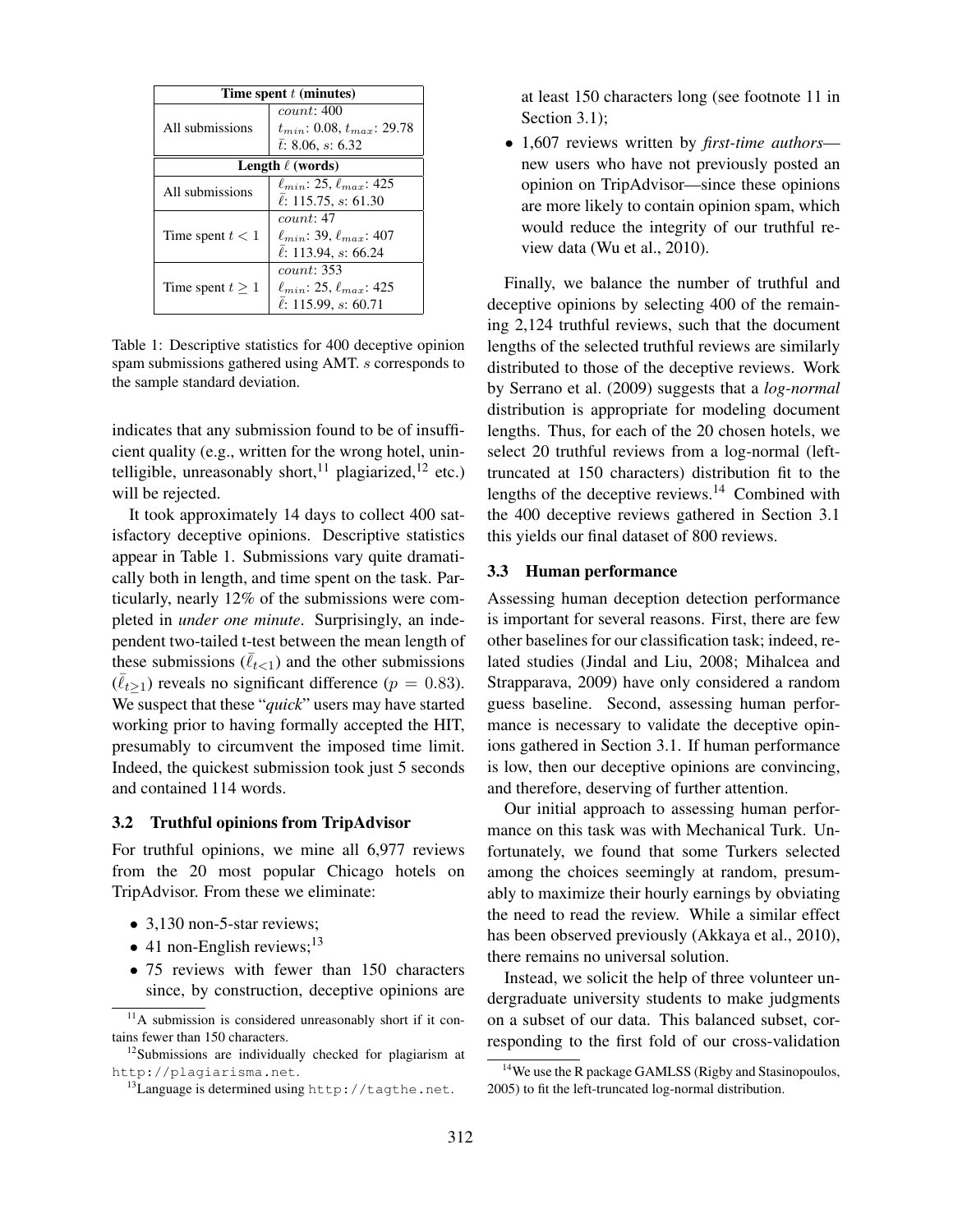|              |                 |          | <b>TRUTHFUL</b> |      |      | <b>DECEPTIVE</b> |      |      |
|--------------|-----------------|----------|-----------------|------|------|------------------|------|------|
|              |                 | Accuracy | P               | R    | F    | P                | R    | F    |
|              | JUDGE 1         | $61.9\%$ | 57.9            | 87.5 | 69.7 | 74.4             | 36.3 | 48.7 |
| <b>HUMAN</b> | JUDGE 2         | 56.9%    | 53.9            | 95.0 | 68.8 | 78.9             | 18.8 | 30.3 |
|              | JUDGE 3         | 53.1%    | 52.3            | 70.0 | 59.9 | 54.7             | 36.3 | 43.6 |
| <b>META</b>  | <b>MAJORITY</b> | 58.1%    | 54.8            | 92.5 | 68.8 | 76.0             | 23.8 | 36.2 |
|              | <b>SKEPTIC</b>  | 60.6%    | 60.8            | 60.0 | 60.4 | 60.5             | 61.3 | 60.9 |

Table 2: Performance of three human judges and two meta-judges on a subset of 160 opinions, corresponding to the first fold of our cross-validation experiments in Section 5. Boldface indicates the largest value for each column.

experiments described in Section 5, contains all 40 reviews from each of four randomly chosen hotels. Unlike the Turkers, our student volunteers are not offered a monetary reward. Consequently, we consider their judgements to be more honest than those obtained via AMT.

Additionally, to test the extent to which the individual human judges are biased, we evaluate the performance of two virtual meta-judges. Specifically, the MAJORITY meta-judge predicts "*deceptive*" when at least two out of three human judges believe the review to be deceptive, and the SKEP-TIC meta-judge predicts "*deceptive*" when *any* human judge believes the review to be deceptive.

Human and meta-judge performance is given in Table 2. It is clear from the results that human judges are not particularly effective at this task. Indeed, a two-tailed binomial test fails to reject the null hypothesis that JUDGE 2 and JUDGE 3 perform at-chance  $(p = 0.003, 0.10, 0.48)$  for the three judges, respectively). Furthermore, all three judges suffer from *truth-bias* (Vrij, 2008), a common finding in deception detection research in which human judges are more likely to classify an opinion as truthful than deceptive. In fact, JUDGE 2 classified fewer than 12% of the opinions as deceptive! Interestingly, this bias is effectively smoothed by the SKEPTIC meta-judge, which produces nearly perfectly class-balanced predictions. A subsequent reevaluation of human performance on this task suggests that the truth-bias can be reduced if judges are given the class-proportions in advance, although such prior knowledge is unrealistic; and ultimately, performance remains similar to that of Table 2.

Inter-annotator agreement among the three judges, computed using Fleiss' kappa, is 0.11. While there is no precise rule for interpreting kappa scores, Landis and Koch (1977) suggest that scores in the range (0.00, 0.20] correspond to "*slight agreement*" between annotators. The largest pairwise Cohen's kappa is 0.12, between JUDGE 2 and JUDGE 3—a value far below generally accepted pairwise agreement levels. We suspect that agreement among our human judges is so low *precisely because* humans are poor judges of deception (Vrij, 2008), and therefore they perform nearly at-chance respective to one another.

# 4 Automated Approaches to Deceptive Opinion Spam Detection

We consider three automated approaches to detecting deceptive opinion spam, each of which utilizes classifiers (described in Section 4.4) trained on the dataset of Section 3. The features employed by each strategy are outlined here.

## 4.1 Genre identification

Work in computational linguistics has shown that the frequency distribution of *part-of-speech* (POS) tags in a text is often dependent on the genre of the text (Biber et al., 1999; Rayson et al., 2001). In our genre identification approach to deceptive opinion spam detection, we test if such a relationship exists for truthful and deceptive reviews by constructing, for each review, features based on the frequencies of each POS tag.<sup>15</sup> These features are also intended to provide a good baseline with which to compare our other automated approaches.

# 4.2 Psycholinguistic deception detection

The *Linguistic Inquiry and Word Count* (LIWC) software (Pennebaker et al., 2007) is a popular automated text analysis tool used widely in the social sciences. It has been used to detect personality

<sup>&</sup>lt;sup>15</sup>We use the Stanford Parser (Klein and Manning, 2003) to obtain the relative POS frequencies.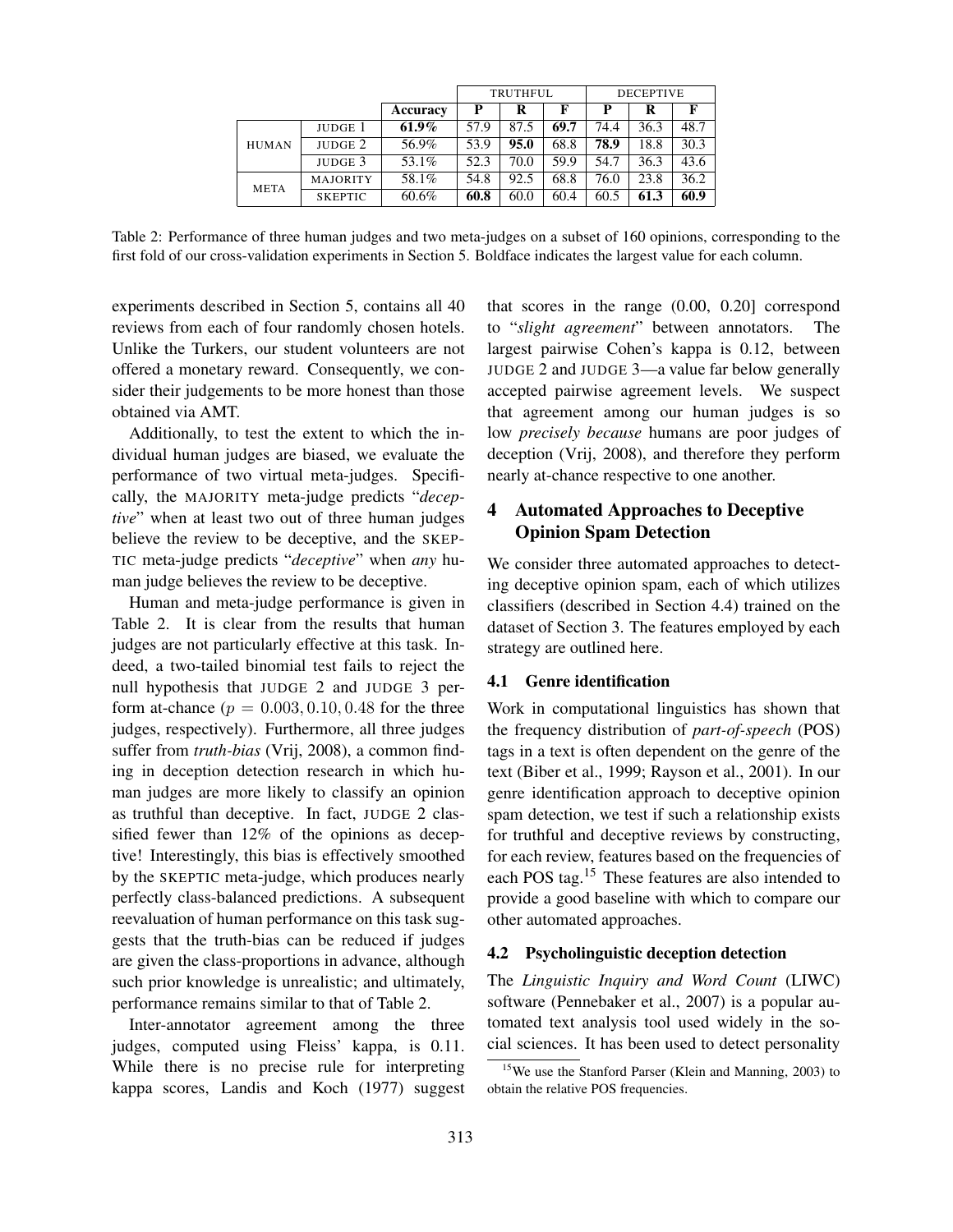traits (Mairesse et al., 2007), to study tutoring dynamics (Cade et al., 2010), and, most relevantly, to analyze deception (Hancock et al., 2008; Mihalcea and Strapparava, 2009; Vrij et al., 2007).

While LIWC does not include a text classifier, we can create one with features derived from the LIWC output. In particular, LIWC counts and groups the number of instances of nearly 4,500 keywords into 80 psychologically meaningful dimensions. We construct one feature for each of the 80 LIWC dimensions, which can be summarized broadly under the following four categories:

- 1. Linguistic processes: Functional aspects of text (e.g., the average number of words per sentence, the rate of misspelling, swearing, etc.)
- 2. Psychological processes: Includes all social, emotional, cognitive, perceptual and biological processes, as well as anything related to time or space.
- 3. Personal concerns: Any references to work, leisure, money, religion, etc.
- 4. Spoken categories: Primarily filler and agreement words.

While other features have been considered in past deception detection work, notably those of Zhou et al. (2004), early experiments found LIWC features to perform best. Indeed, the LIWC2007 software used in our experiments subsumes most of the features introduced in other work. Thus, we focus our psycholinguistic approach to deception detection on LIWC-based features.

## 4.3 Text categorization

In contrast to the other strategies just discussed, our text categorization approach to deception detection allows us to model both content and context with  $n$ -gram features. Specifically, we consider the following three  $n$ -gram feature sets, with the corresponding features lowercased and unstemmed: UNIGRAMS, BIGRAMS<sup>+</sup>, TRIGRAMS<sup>+</sup>, where the superscript  $+$  indicates that the feature set subsumes the preceding feature set.

## 4.4 Classifiers

Features from the three approaches just introduced are used to train Na¨ıve Bayes and Support Vector Machine classifiers, both of which have performed well in related work (Jindal and Liu, 2008; Mihalcea and Strapparava, 2009; Zhou et al., 2008).

For a document  $\vec{x}$ , with label  $y$ , the *Naïve Bayes* (NB) classifier gives us the following decision rule:

$$
\hat{y} = \underset{c}{\arg\max} \Pr(y = c) \cdot \Pr(\vec{x} \mid y = c) \quad (1)
$$

When the class prior is *uniform*, for example when the classes are balanced (as in our case), (1) can be simplified to the maximum likelihood classifier (Peng and Schuurmans, 2003):

$$
\hat{y} = \underset{c}{\arg\max} \Pr(\vec{x} \mid y = c) \tag{2}
$$

Under (2), both the NB classifier used by Mihalcea and Strapparava (2009) and the language model classifier used by Zhou et al. (2008) are equivalent. Thus, following Zhou et al. (2008), we use the SRI Language Modeling Toolkit (Stolcke, 2002) to estimate individual language models,  $Pr(\vec{x} | y = c)$ , for truthful and deceptive opinions. We consider all three  $n$ -gram feature sets, namely UNIGRAMS,  $BIGRAMS^{+}$ , and TRIGRAMS<sup>+</sup>, with corresponding language models smoothed using the interpolated Kneser-Ney method (Chen and Goodman, 1996).

We also train *Support Vector Machine* (SVM) classifiers, which find a high-dimensional separating hyperplane between two groups of data. To simplify feature analysis in Section 5, we restrict our evaluation to *linear* SVMs, which learn a weight vector  $\vec{w}$  and bias term b, such that a document  $\vec{x}$  can be classified by:

$$
\hat{y} = sign(\vec{w} \cdot \vec{x} + b) \tag{3}
$$

We use SVM*light* (Joachims, 1999) to train our linear SVM models on all three approaches and feature sets described above, namely POS, LIWC, UNIGRAMS, BIGRAMS<sup>+</sup>, and TRIGRAMS<sup>+</sup>. We also evaluate every combination of these features, but for brevity include only  $LIWC + BIGRAMS^{+}$ , which performs best. Following standard practice, document vectors are normalized to unit-length. For  $L$ IWC+BIGRAMS<sup>+</sup>, we unit-length normalize LIWC and BIGRAMS<sup>+</sup> features individually before combining them.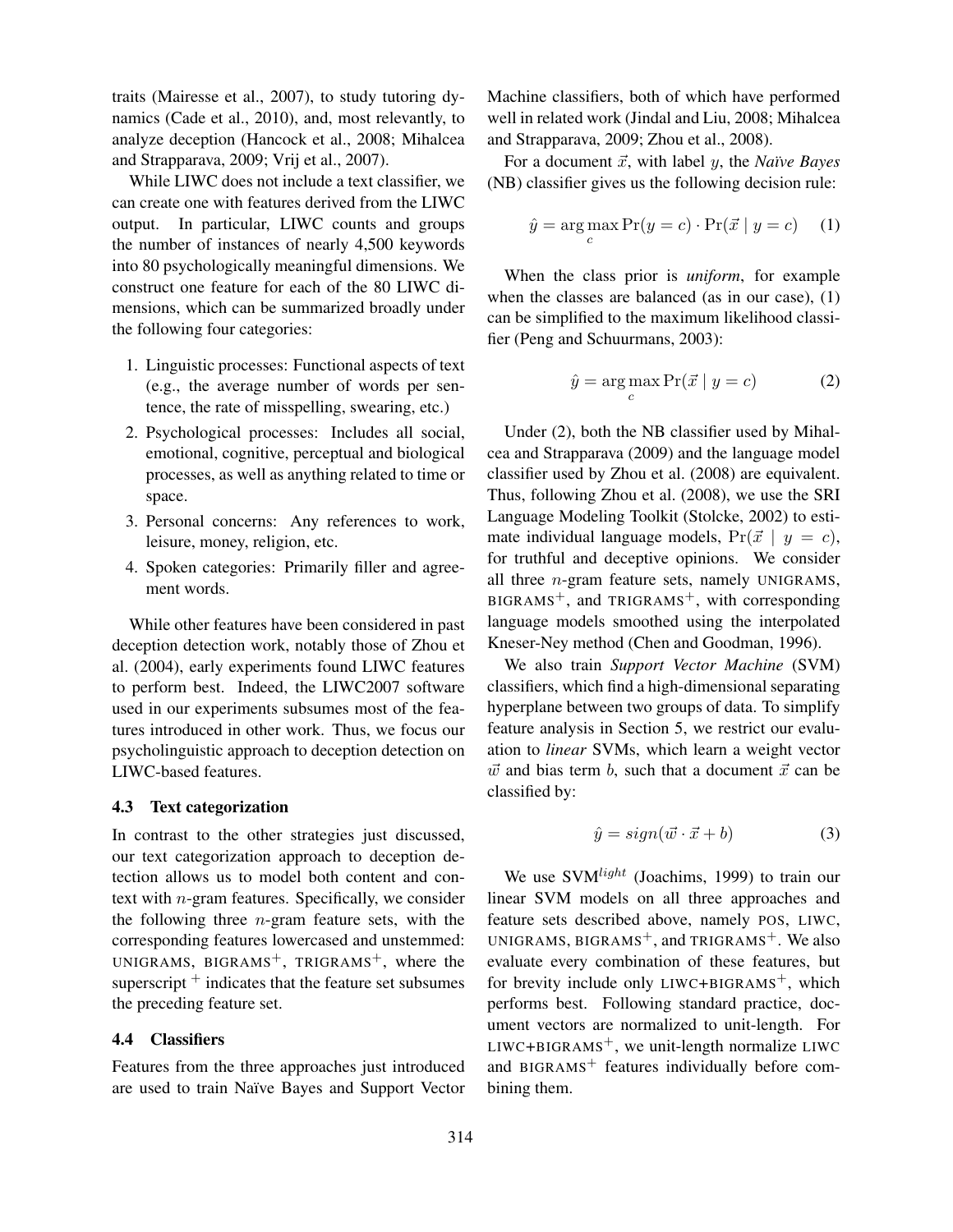|                             |                              | TRUTHFUL. |      |      | <b>DECEPTIVE</b> |      |      |      |
|-----------------------------|------------------------------|-----------|------|------|------------------|------|------|------|
| Approach                    | <b>Features</b>              | Accuracy  | P    | R    | F                | P    | R    | F    |
| <b>GENRE IDENTIFICATION</b> | <b>POS</b> <sub>SVM</sub>    | 73.0%     | 75.3 | 68.5 | 71.7             | 71.1 | 77.5 | 74.2 |
| <b>PSYCHOLINGUISTIC</b>     |                              | 76.8%     | 77.2 | 76.0 | 76.6             | 76.4 | 77.5 | 76.9 |
| DECEPTION DETECTION         | LIWC <sub>SVM</sub>          |           |      |      |                  |      |      |      |
| <b>TEXT CATEGORIZATION</b>  | UNIGRAMS <sub>SVM</sub>      | 88.4%     | 89.9 | 86.5 | 88.2             | 87.0 | 90.3 | 88.6 |
|                             | BIGRAMS <sub>SVM</sub>       | 89.6%     | 90.1 | 89.0 | 89.6             | 89.1 | 90.3 | 89.7 |
|                             | $LIWC + BIGRAMSSVM$          | 89.8%     | 89.8 | 89.8 | 89.8             | 89.8 | 89.8 | 89.8 |
|                             | $TRIGRAMS_{SVM}^+$           | 89.0%     | 89.0 | 89.0 | 89.0             | 89.0 | 89.0 | 89.0 |
|                             | <b>UNIGRAMS<sub>NR</sub></b> | 88.4%     | 92.5 | 83.5 | 87.8             | 85.0 | 93.3 | 88.9 |
|                             | $BIGRAMSNP+$                 | 88.9%     | 89.8 | 87.8 | 88.7             | 88.0 | 90.0 | 89.0 |
|                             | $TRIGRAMSNB+$                | 87.6%     | 87.7 | 87.5 | 87.6             | 87.5 | 87.8 | 87.6 |
|                             | JUDGE 1                      | 61.9%     | 57.9 | 87.5 | 69.7             | 74.4 | 36.3 | 48.7 |
| HUMAN / META                | JUDGE 2                      | 56.9%     | 53.9 | 95.0 | 68.8             | 78.9 | 18.8 | 30.3 |
|                             | <b>SKEPTIC</b>               | 60.6%     | 60.8 | 60.0 | 60.4             | 60.5 | 61.3 | 60.9 |

Table 3: Automated classifier performance for three approaches based on nested 5-fold cross-validation experiments. Reported precision, recall and F-score are computed using a micro-average, i.e., from the *aggregate* true positive, false positive and false negative rates, as suggested by Forman and Scholz (2009). Human performance is repeated here for JUDGE 1, JUDGE 2 and the SKEPTIC meta-judge, although they cannot be directly compared since the 160-opinion subset on which they are assessed only corresponds to the first cross-validation fold.

# 5 Results and Discussion

The deception detection strategies described in Section 4 are evaluated using a 5-fold *nested* crossvalidation (CV) procedure (Quadrianto et al., 2009), where model parameters are selected for each test fold based on *standard* CV experiments on the training folds. Folds are selected so that each contains *all* reviews from four hotels; thus, learned models are always evaluated on reviews from unseen hotels.

Results appear in Table 3. We observe that automated classifiers outperform human judges for every metric, except truthful recall where JUDGE 2 performs best. $16$  However, this is expected given that untrained humans often focus on unreliable cues to deception (Vrij, 2008). For example, one study examining deception in online dating found that humans perform at-chance detecting deceptive profiles because they rely on text-based cues that are unrelated to deception, such as second-person pronouns (Toma and Hancock, In Press).

Among the automated classifiers, baseline performance is given by the simple genre identification approach ( $POS_{SVM}$ ) proposed in Section 4.1. Surprisingly, we find that even this simple automated classifier outperforms most human judges (one-tailed sign test  $p = 0.06, 0.01, 0.001$  for the three judges, respectively, on the first fold). This result is best explained by theories of reality monitoring (Johnson and Raye, 1981), which suggest that truthful and deceptive opinions might be classified into informative and imaginative genres, respectively. Work by Rayson et al. (2001) has found strong distributional differences between informative and imaginative writing, namely that the former typically consists of more nouns, adjectives, prepositions, determiners, and coordinating conjunctions, while the latter consists of more verbs,  $17$  adverbs,  $18$ pronouns, and pre-determiners. Indeed, we find that the weights learned by  $POS_{SVM}$  (found in Table 4) are largely in agreement with these findings, notably except for adjective and adverb *superlatives*, the latter of which was found to be an exception by Rayson et al. (2001). However, that deceptive opinions contain more superlatives is not unexpected, since deceptive writing (but not necessarily imaginative writing in general) often contains exaggerated language (Buller and Burgoon, 1996; Hancock et al., 2008).

Both remaining automated approaches to detecting deceptive opinion spam outperform the simple

<sup>16</sup>As mentioned in Section 3.3, JUDGE 2 classified fewer than 12% of opinions as deceptive. While achieving 95% truthful recall, this judge's corresponding precision was not significantly better than chance (two-tailed binomial  $p = 0.4$ ).

<sup>&</sup>lt;sup>17</sup>Past participle verbs were an exception.

<sup>&</sup>lt;sup>18</sup>*Superlative* adverbs were an exception.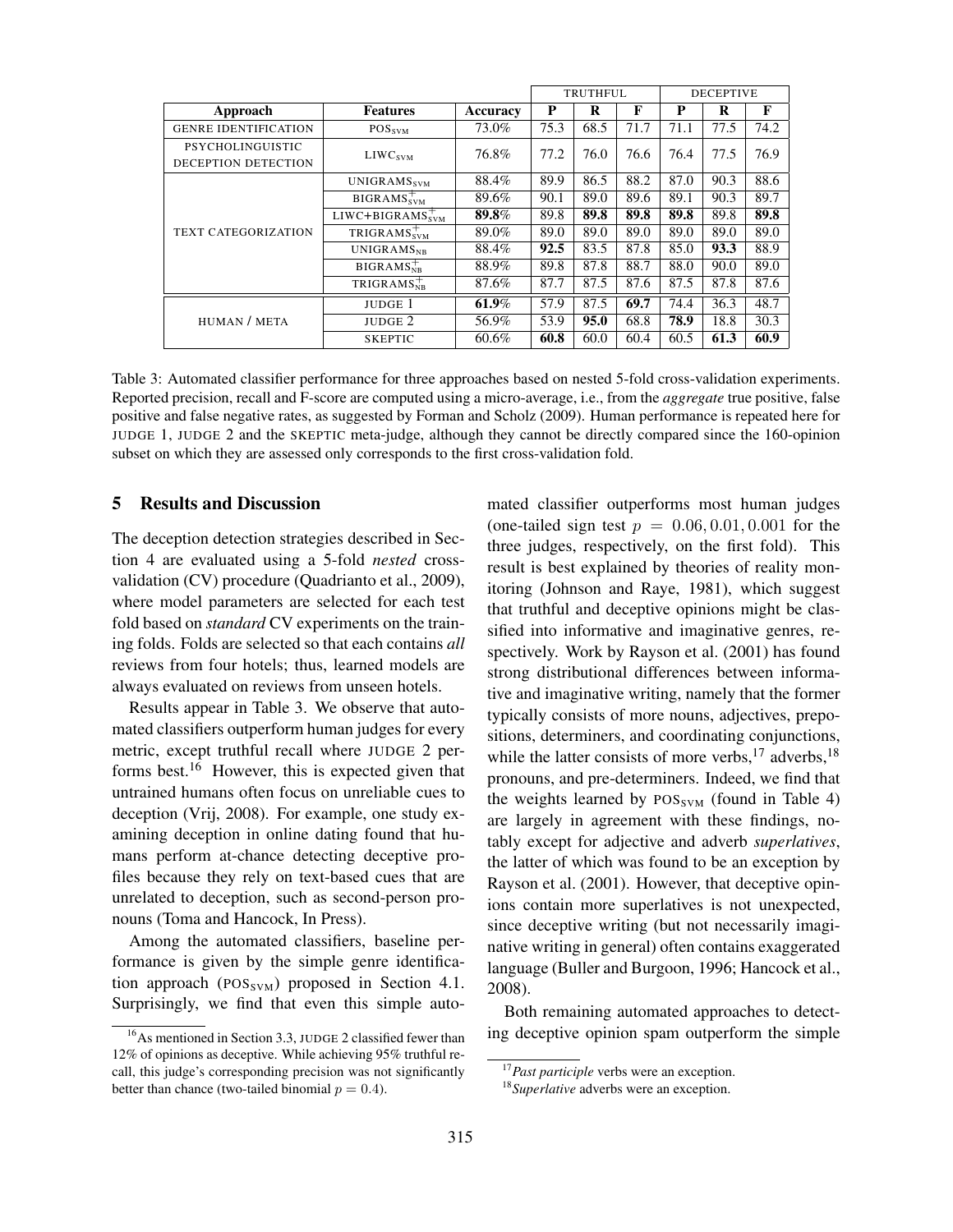| TRUTHFUL/INFORMATIVE              |                  |          | DECEPTIVE/IMAGINATIVE |                    |          |  |
|-----------------------------------|------------------|----------|-----------------------|--------------------|----------|--|
| Category                          | <b>Variant</b>   | Weight   | Category              | <b>Variant</b>     | Weight   |  |
|                                   | Singular         | 0.008    |                       | Base               | $-0.057$ |  |
| <b>NOUNS</b><br><b>ADJECTIVES</b> | Plural           | 0.002    |                       | Past tense         | 0.041    |  |
|                                   | Proper, singular | $-0.041$ |                       | Present participle | $-0.089$ |  |
|                                   | Proper, plural   | 0.091    | <b>VERBS</b>          | Singular, present  | $-0.031$ |  |
|                                   | General          | 0.002    |                       | Third person       | 0.026    |  |
|                                   | Comparative      | 0.058    |                       | singular, present  |          |  |
|                                   | Superlative      | $-0.164$ |                       | Modal              | $-0.063$ |  |
| <b>PREPOSITIONS</b>               | General          | 0.064    | <b>ADVERBS</b>        | General            | 0.001    |  |
| <b>DETERMINERS</b>                | General          | 0.009    |                       | Comparative        | $-0.035$ |  |
| COORD. CONJ.                      | General          | 0.094    | <b>PRONOUNS</b>       | Personal           | $-0.098$ |  |
| <b>VERBS</b>                      | Past participle  | 0.053    |                       | Possessive         | $-0.303$ |  |
| <b>ADVERBS</b>                    | Superlative      | $-0.094$ | PRE-DETERMINERS       | General            | 0.017    |  |

Table 4: Average feature weights learned by  $POS_{SVM}$ . Based on work by Rayson et al. (2001), we expect weights on the left to be positive (predictive of *truthful* opinions), and weights on the right to be negative (predictive of *deceptive* opinions). Boldface entries are at odds with these expectations. We report average feature weights of *unit-normalized* weight vectors, rather than *raw* weights vectors, to account for potential differences in magnitude between the folds.

genre identification baseline just discussed. Specifically, the psycholinguistic approach ( $LIWC<sub>SVM</sub>$ ) proposed in Section 4.2 performs 3.8% more accurately (one-tailed sign test  $p = 0.02$ ), and the standard text categorization approach proposed in Section 4.3 performs between 14.6% and 16.6% more accurately. However, best performance overall is achieved by combining features from these two approaches. Particularly, the combined model LIWC+BIGRAMS $_{\text{SVM}}^{+}$ is 89.8% accurate at detecting deceptive opinion spam. $19$ 

Surprisingly, models trained only on UNIGRAMS—the simplest  $n$ -gram feature set outperform all non–text-categorization approaches, and models trained on BIGRAMS<sup>+</sup> perform *even better* (one-tailed sign test  $p = 0.07$ ). This suggests that a universal set of keyword-based deception cues (e.g., LIWC) is not the best approach to detecting deception, and a context-sensitive approach (e.g.,  $BIGRAMS^{+}$ ) might be necessary to achieve state-of-the-art deception detection performance.

To better understand the models learned by these automated approaches, we report in Table 5 the top 15 highest weighted features for each class (*truthful* and *deceptive*) as learned by LIWC+BIGRAMS $_{\text{SVM}}^{+}$ and  $LIWC<sub>SVM</sub>$ . In agreement with theories of reality monitoring (Johnson and Raye, 1981), we observe that truthful opinions tend to include more sensorial and concrete language than deceptive opinions; in

| $LIWC + BIGRAMSsym$  |                  | LIWC <sub>SVM</sub> |                  |  |
|----------------------|------------------|---------------------|------------------|--|
| TRUTHFUL             | <b>DECEPTIVE</b> | TRUTHFUL            | <b>DECEPTIVE</b> |  |
|                      | chicago          | hear                | 1                |  |
| .                    | my               | number              | family           |  |
| 0n                   | hotel            | allpunct            | perspron         |  |
| location             | ._and            | negemo              | see              |  |
|                      | luxury           | dash                | pronoun          |  |
| $all punct_{LIWC}$   | experience       | exclusive           | leisure          |  |
| floor                | hilton           | we                  | exclampunct      |  |
|                      | business         | sexual              | sixletters       |  |
| the hotel            | vacation         | period              | posemo           |  |
| bathroom             | 1                | otherpunct          | comma            |  |
| small                | spa              | space               | cause            |  |
| helpful              | looking          | human               | auxverb          |  |
| \$                   | while            | past                | future           |  |
| hotel <sub>-</sub> . | husband          | inhibition          | perceptual       |  |
| other                | my_husband       | assent              | feel             |  |

Table 5: Top 15 highest weighted truthful and deceptive features learned by LIWC+BIGRAMS $_{\text{SVM}}^{+}$  and LIWC<sub>SVM</sub>. Ambiguous features are subscripted to indicate the source of the feature. LIWC features correspond to groups of keywords as explained in Section 4.2; more details about LIWC and the LIWC categories are available at http://liwc.net.

particular, truthful opinions are more specific about spatial configurations (e.g., small, bathroom, on, location). This finding is also supported by recent work by Vrij et al. (2009) suggesting that liars have considerable difficultly encoding spatial information into their lies. Accordingly, we observe an increased focus in deceptive opinions on aspects external to the hotel being reviewed (e.g., husband, business,

<sup>&</sup>lt;sup>19</sup>The result is not significantly better than BIGRAMS<sub>SVM</sub>.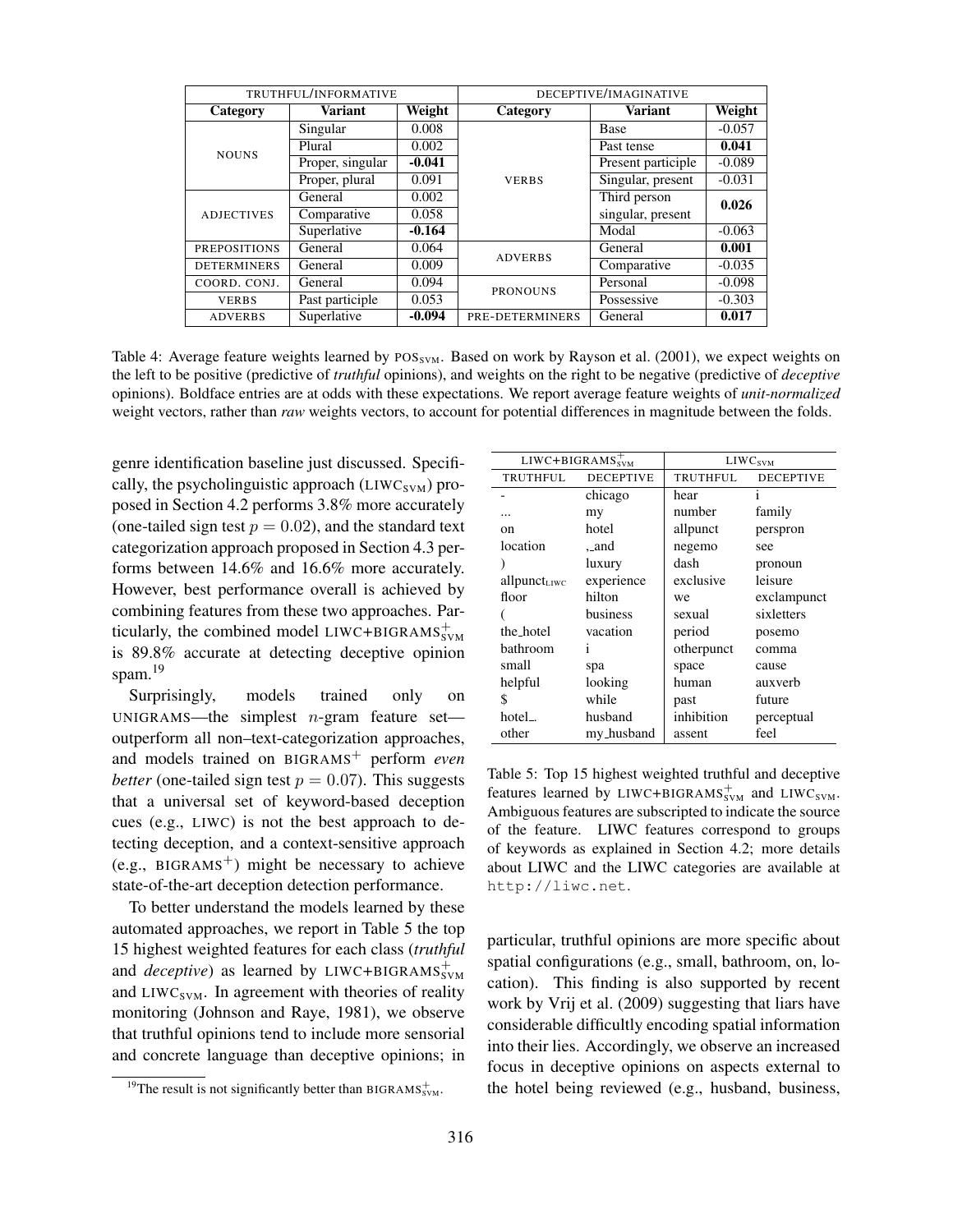vacation).

We also acknowledge several findings that, on the surface, are in contrast to previous psycholinguistic studies of deception (Hancock et al., 2008; Newman et al., 2003). For instance, while deception is often associated with negative emotion terms, our deceptive reviews have more positive and fewer negative emotion terms. This pattern makes sense when one considers the goal of our deceivers, namely to create a positive review (Buller and Burgoon, 1996).

Deception has also previously been associated with decreased usage of first person singular, an effect attributed to psychological distancing (Newman et al., 2003). In contrast, we find increased first person singular to be among the largest indicators of deception, which we speculate is due to our deceivers attempting to enhance the credibility of their reviews by emphasizing their own presence in the review. Additional work is required, but these findings further suggest the importance of moving beyond a universal set of deceptive language features (e.g., LIWC) by considering both the contextual (e.g.,  $BIGRAMS<sup>+</sup>$ ) and motivational parameters underlying a deception as well.

### 6 Conclusion and Future Work

In this work we have developed the first large-scale dataset containing *gold-standard* deceptive opinion spam. With it, we have shown that the detection of deceptive opinion spam is well beyond the capabilities of human judges, most of whom perform roughly at-chance. Accordingly, we have introduced three *automated* approaches to deceptive opinion spam detection, based on insights coming from research in computational linguistics and psychology. We find that while standard  $n$ -gram–based text categorization is the best individual detection approach, a *combination* approach using psycholinguisticallymotivated features and n-gram features can perform slightly better.

Finally, we have made several theoretical contributions. Specifically, our findings suggest the importance of considering both the context (e.g.,  $BIGRAMS<sup>+</sup>$  and motivations underlying a deception, rather than strictly adhering to a universal set of deception cues (e.g., LIWC). We have also presented results based on the feature weights learned by our classifiers that illustrate the difficulties faced by liars in encoding spatial information. Lastly, we have discovered a plausible relationship between deceptive opinion spam and imaginative writing, based on POS distributional similarities.

Possible directions for future work include an extended evaluation of the methods proposed in this work to both negative opinions, as well as opinions coming from other domains. Many additional approaches to detecting deceptive opinion spam are also possible, and a focus on approaches with high deceptive precision might be useful for production environments.

### Acknowledgments

This work was supported in part by National Science Foundation Grants BCS-0624277, BCS-0904822, HSD-0624267, IIS-0968450, and NSCC-0904822, as well as a gift from Google, and the Jack Kent Cooke Foundation. We also thank, alphabetically, Rachel Boochever, Cristian Danescu-Niculescu-Mizil, Alicia Granstein, Ulrike Gretzel, Danielle Kirshenblat, Lillian Lee, Bin Lu, Jack Newton, Melissa Sackler, Mark Thomas, and Angie Yoo, as well as members of the Cornell NLP seminar group and the ACL reviewers for their insightful comments, suggestions and advice on various aspects of this work.

### **References**

- C. Akkaya, A. Conrad, J. Wiebe, and R. Mihalcea. 2010. Amazon mechanical turk for subjectivity word sense disambiguation. In *Proceedings of the NAACL HLT 2010 Workshop on Creating Speech and Language Data with Amazons Mechanical Turk, Los Angeles*, pages 195–203.
- D. Biber, S. Johansson, G. Leech, S. Conrad, E. Finegan, and R. Quirk. 1999. *Longman grammar of spoken and written English*, volume 2. MIT Press.
- C.F. Bond and B.M. DePaulo. 2006. Accuracy of deception judgments. *Personality and Social Psychology Review*, 10(3):214.
- D.B. Buller and J.K. Burgoon. 1996. Interpersonal deception theory. *Communication Theory*, 6(3):203– 242.
- W.L. Cade, B.A. Lehman, and A. Olney. 2010. An exploration of off topic conversation. In *Human Language Technologies: The 2010 Annual Conference of*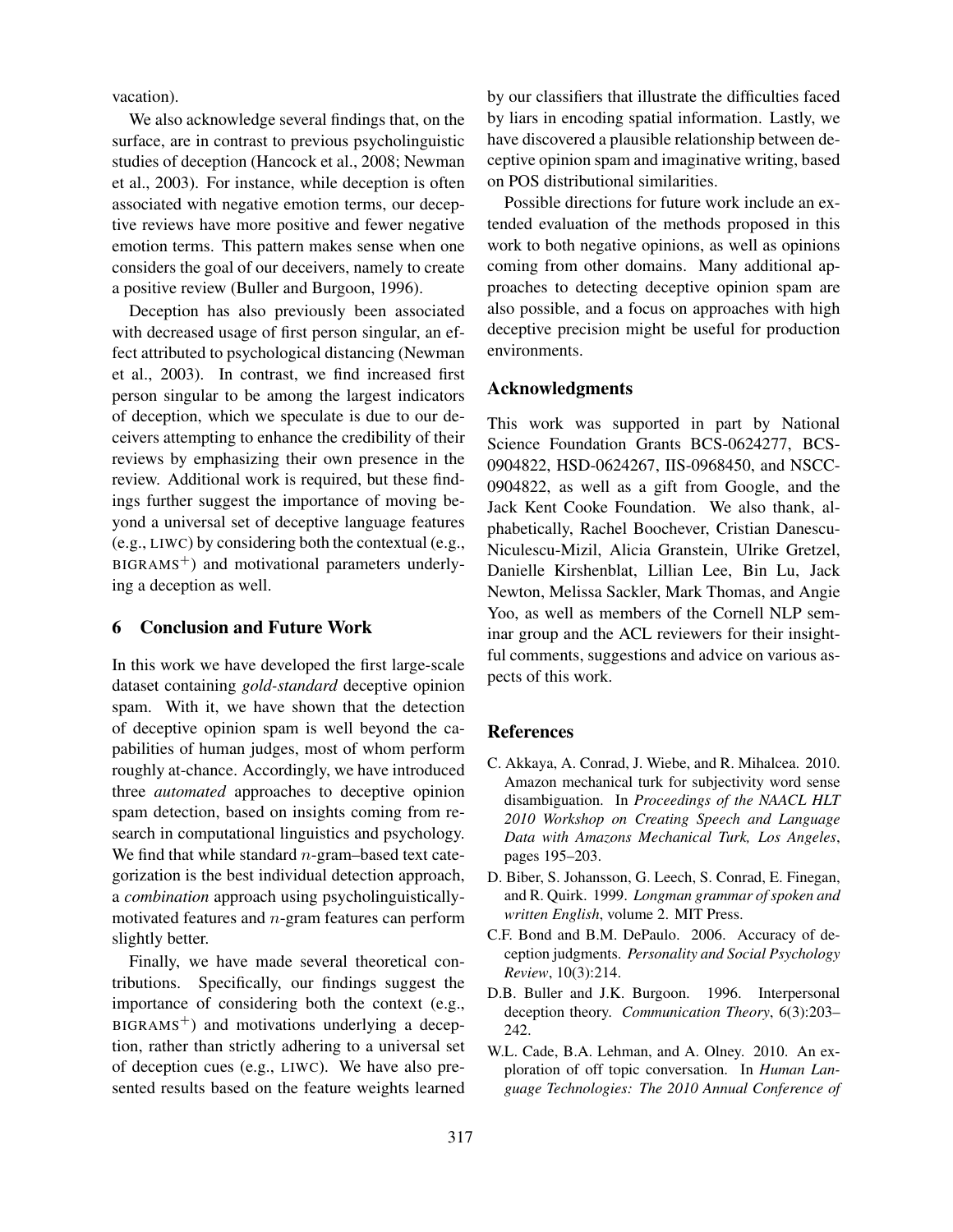*the North American Chapter of the Association for Computational Linguistics*, pages 669–672. Association for Computational Linguistics.

- S.F. Chen and J. Goodman. 1996. An empirical study of smoothing techniques for language modeling. In *Proceedings of the 34th annual meeting on Association for Computational Linguistics*, pages 310–318. Association for Computational Linguistics.
- C. Danescu-Niculescu-Mizil, G. Kossinets, J. Kleinberg, and L. Lee. 2009. How opinions are received by online communities: a case study on amazon.com helpfulness votes. In *Proceedings of the 18th international conference on World wide web*, pages 141–150. ACM.
- H. Drucker, D. Wu, and V.N. Vapnik. 2002. Support vector machines for spam categorization. *Neural Networks, IEEE Transactions on*, 10(5):1048–1054.
- G. Forman and M. Scholz. 2009. Apples-to-Apples in Cross-Validation Studies: Pitfalls in Classifier Performance Measurement. *ACM SIGKDD Explorations*, 12(1):49–57.
- Z. Gyöngyi, H. Garcia-Molina, and J. Pedersen. 2004. Combating web spam with trustrank. In *Proceedings of the Thirtieth international conference on Very large data bases-Volume 30*, pages 576–587. VLDB Endowment.
- J.T. Hancock, L.E. Curry, S. Goorha, and M. Woodworth. 2008. On lying and being lied to: A linguistic analysis of deception in computer-mediated communication. *Discourse Processes*, 45(1):1–23.
- J. Jansen. 2010. Online product research. *Pew Internet & American Life Project Report*.
- N. Jindal and B. Liu. 2008. Opinion spam and analysis. In *Proceedings of the international conference on Web search and web data mining*, pages 219–230. ACM.
- T. Joachims. 1998. Text categorization with support vector machines: Learning with many relevant features. *Machine Learning: ECML-98*, pages 137–142.
- T. Joachims. 1999. Making large-scale support vector machine learning practical. In *Advances in kernel methods*, page 184. MIT Press.
- M.K. Johnson and C.L. Raye. 1981. Reality monitoring. *Psychological Review*, 88(1):67–85.
- S.M. Kim, P. Pantel, T. Chklovski, and M. Pennacchiotti. 2006. Automatically assessing review helpfulness. In *Proceedings of the 2006 Conference on Empirical Methods in Natural Language Processing*, pages 423– 430. Association for Computational Linguistics.
- D. Klein and C.D. Manning. 2003. Accurate unlexicalized parsing. In *Proceedings of the 41st Annual Meeting on Association for Computational Linguistics-Volume 1*, pages 423–430. Association for Computational Linguistics.
- J.R. Landis and G.G. Koch. 1977. The measurement of observer agreement for categorical data. *Biometrics*, 33(1):159.
- E.P. Lim, V.A. Nguyen, N. Jindal, B. Liu, and H.W. Lauw. 2010. Detecting product review spammers using rating behaviors. In *Proceedings of the 19th ACM international conference on Information and knowledge management*, pages 939–948. ACM.
- S.W. Litvin, R.E. Goldsmith, and B. Pan. 2008. Electronic word-of-mouth in hospitality and tourism management. *Tourism management*, 29(3):458–468.
- F. Mairesse, M.A. Walker, M.R. Mehl, and R.K. Moore. 2007. Using linguistic cues for the automatic recognition of personality in conversation and text. *Journal of Artificial Intelligence Research*, 30(1):457–500.
- R. Mihalcea and C. Strapparava. 2009. The lie detector: Explorations in the automatic recognition of deceptive language. In *Proceedings of the ACL-IJCNLP 2009 Conference Short Papers*, pages 309–312. Association for Computational Linguistics.
- M.L. Newman, J.W. Pennebaker, D.S. Berry, and J.M. Richards. 2003. Lying words: Predicting deception from linguistic styles. *Personality and Social Psychology Bulletin*, 29(5):665.
- A. Ntoulas, M. Najork, M. Manasse, and D. Fetterly. 2006. Detecting spam web pages through content analysis. In *Proceedings of the 15th international conference on World Wide Web*, pages 83–92. ACM.
- M.P. O'Mahony and B. Smyth. 2009. Learning to recommend helpful hotel reviews. In *Proceedings of the third ACM conference on Recommender systems*, pages 305–308. ACM.
- F. Peng and D. Schuurmans. 2003. Combining naive Bayes and n-gram language models for text classification. *Advances in Information Retrieval*, pages 547– 547.
- J.W. Pennebaker, C.K. Chung, M. Ireland, A. Gonzales, and R.J. Booth. 2007. The development and psychometric properties of LIWC2007. *Austin, TX, LIWC. Net*.
- N. Quadrianto, A.J. Smola, T.S. Caetano, and Q.V. Le. 2009. Estimating labels from label proportions. *The Journal of Machine Learning Research*, 10:2349– 2374.
- P. Rayson, A. Wilson, and G. Leech. 2001. Grammatical word class variation within the British National Corpus sampler. *Language and Computers*, 36(1):295– 306.
- R.A. Rigby and D.M. Stasinopoulos. 2005. Generalized additive models for location, scale and shape. *Journal of the Royal Statistical Society: Series C (Applied Statistics)*, 54(3):507–554.